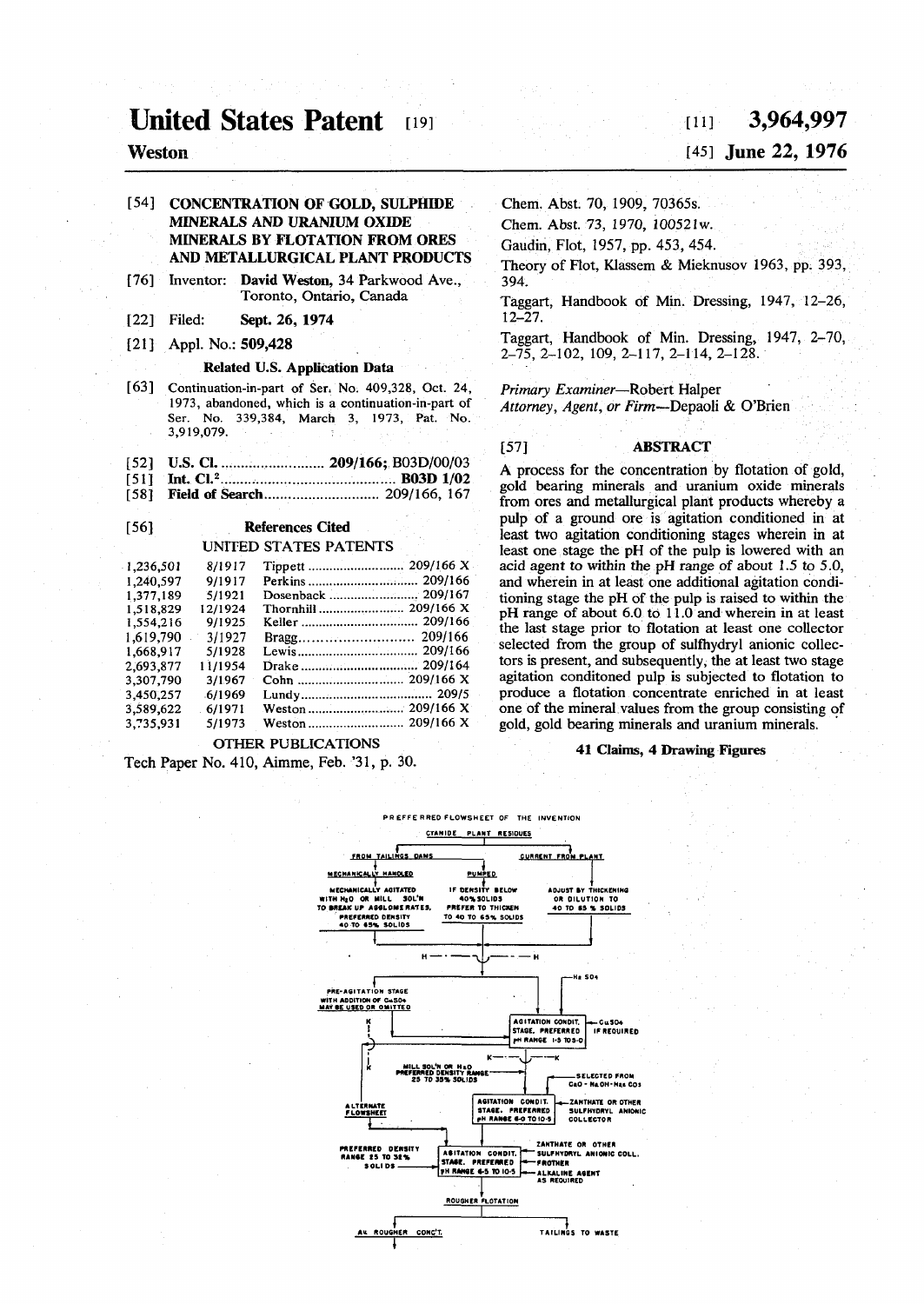

**D** 0  $\boldsymbol{\omega}$  $\boldsymbol{\sigma}$ 5 *e*  3 CI **to to**  يې  $\sim$ 

 $\sigma$ 

Shee  $\mathfrak{g}$  $\blacktriangle$  $\checkmark$ VO ON v\* **VO** 

v o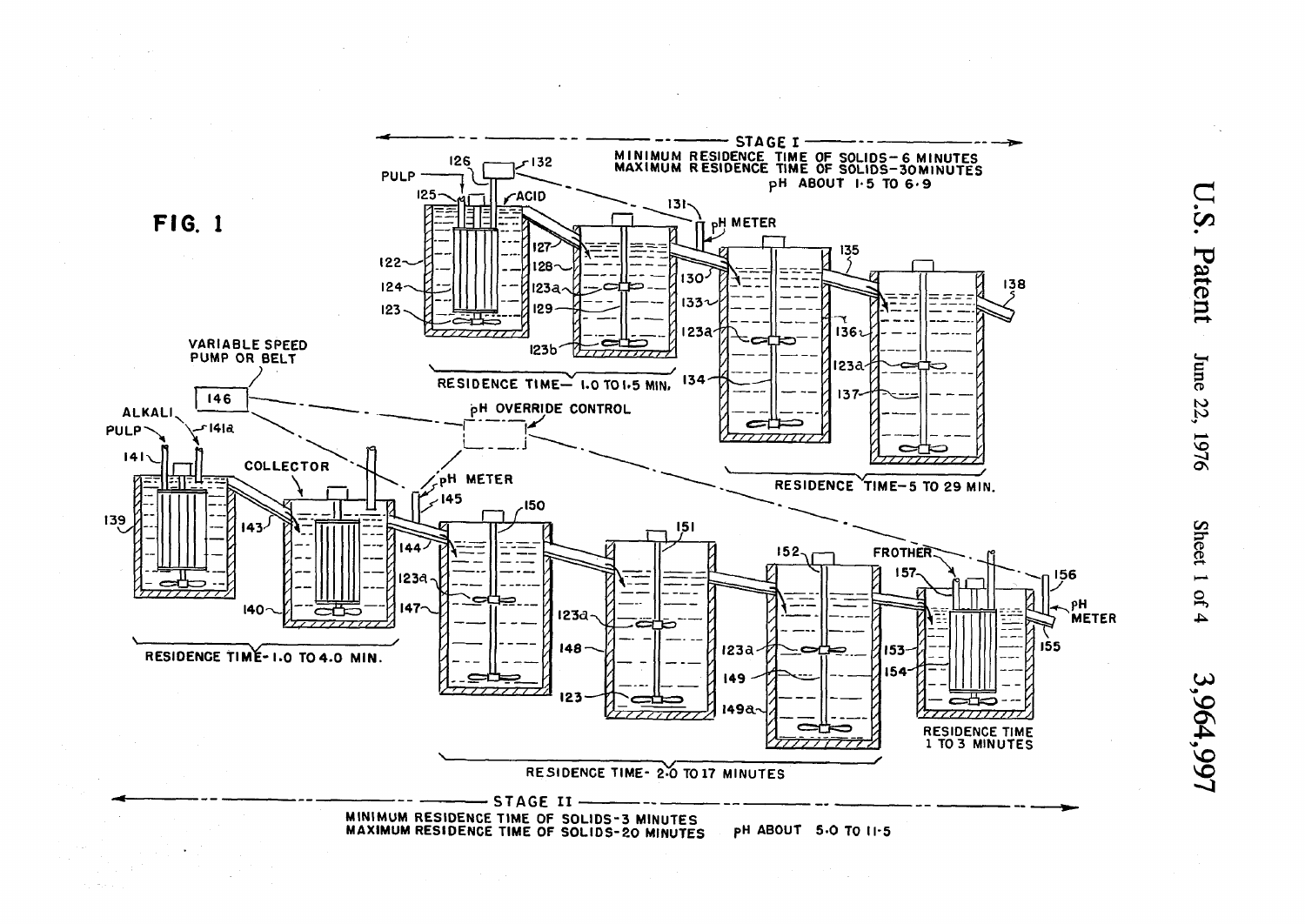

**PR EFFE RRED FLOWSHEET OF THE INVENTION** 

**FIG***<sup>l</sup> <sup>a</sup>*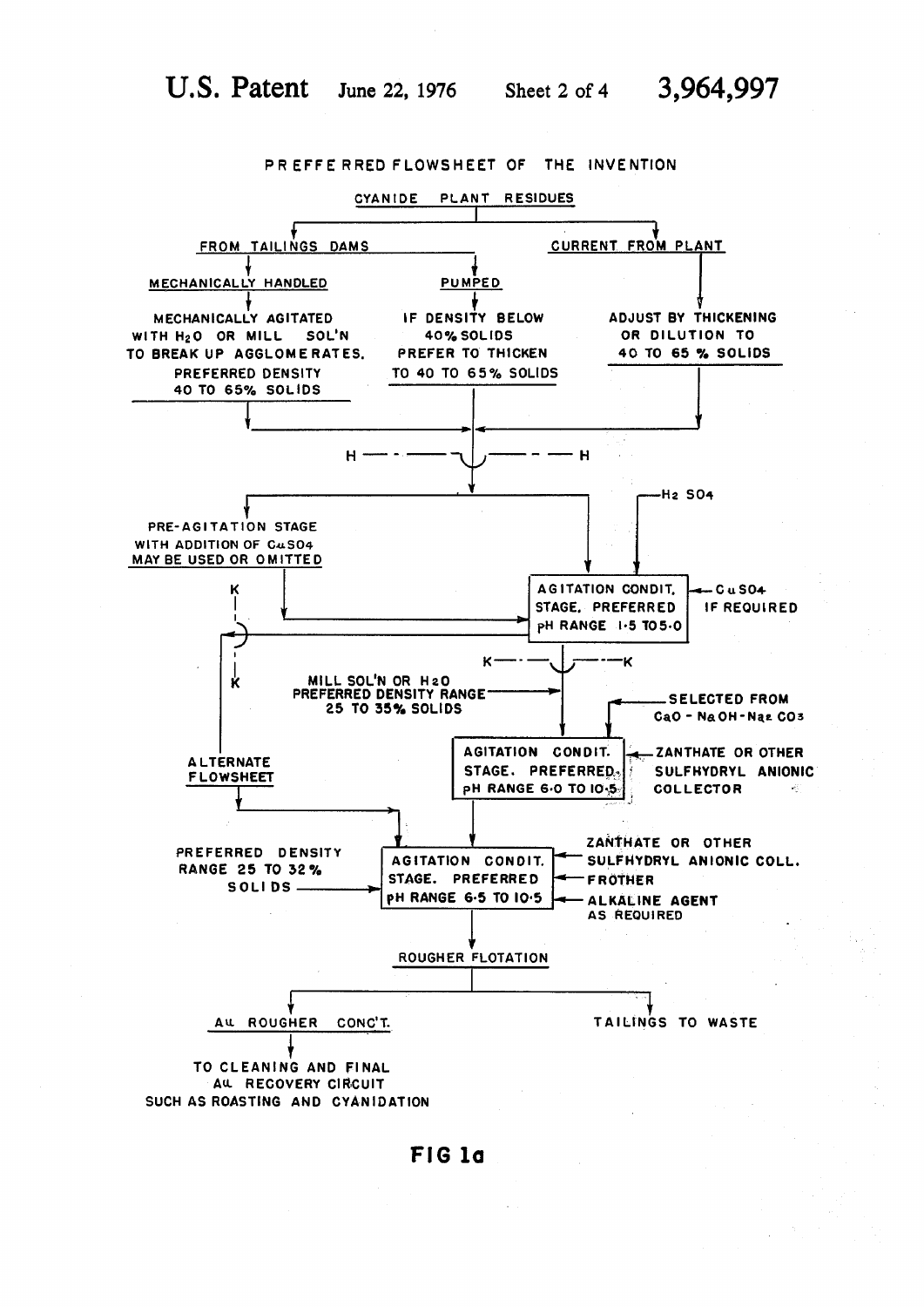# **PREFERRED FLOWSHEET OF THE INVENTION**  WITH PRE-FLOAT FOR THUCHOLITE RECOVERY



# **FIG 2**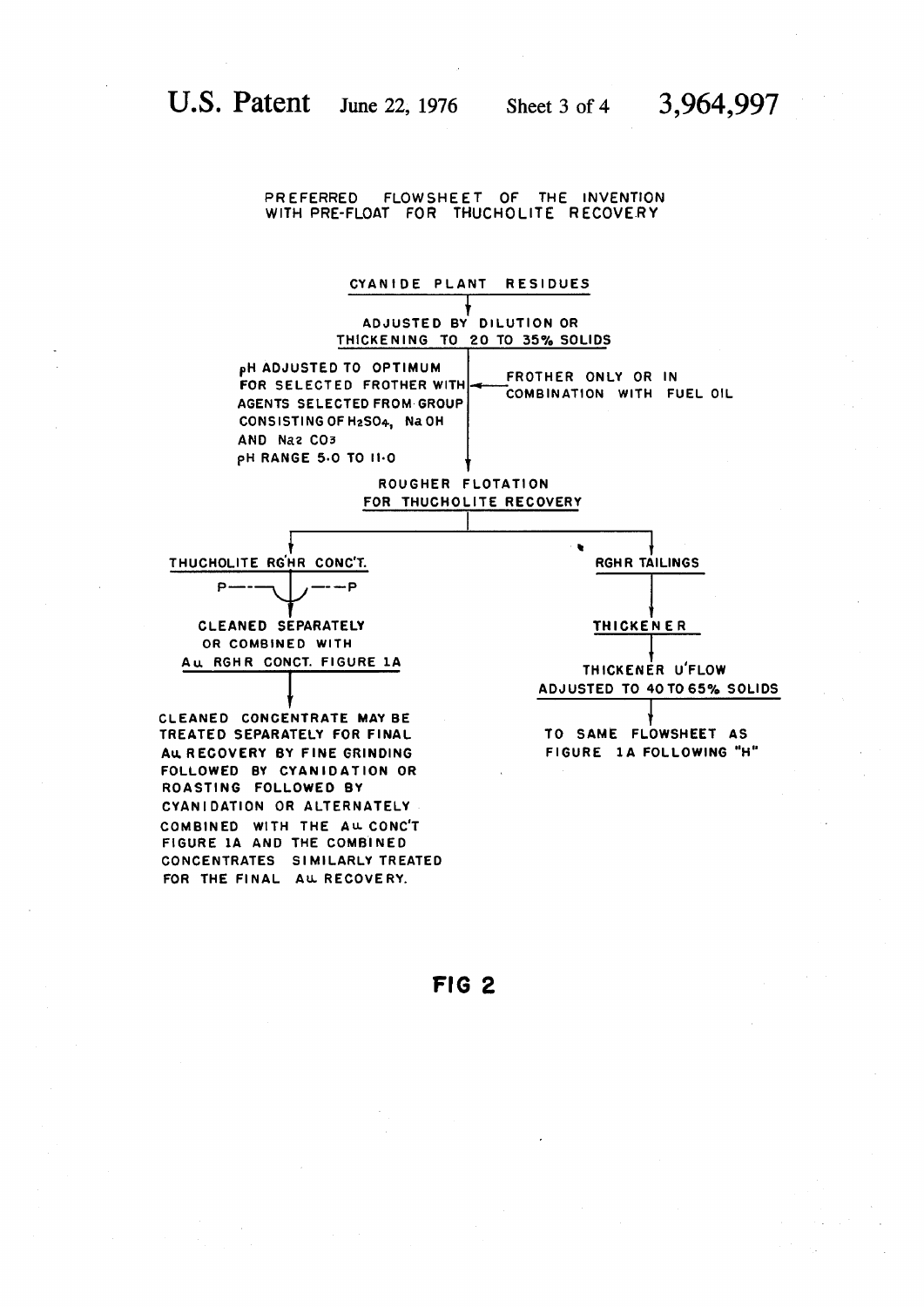# PREFERRED FLOWSHEET OF THE INVENTION WITH THUCHOLITE RECOVERY FLOTATION STEP **FOLLOWIN G "K" AT FIGUR E 1A**

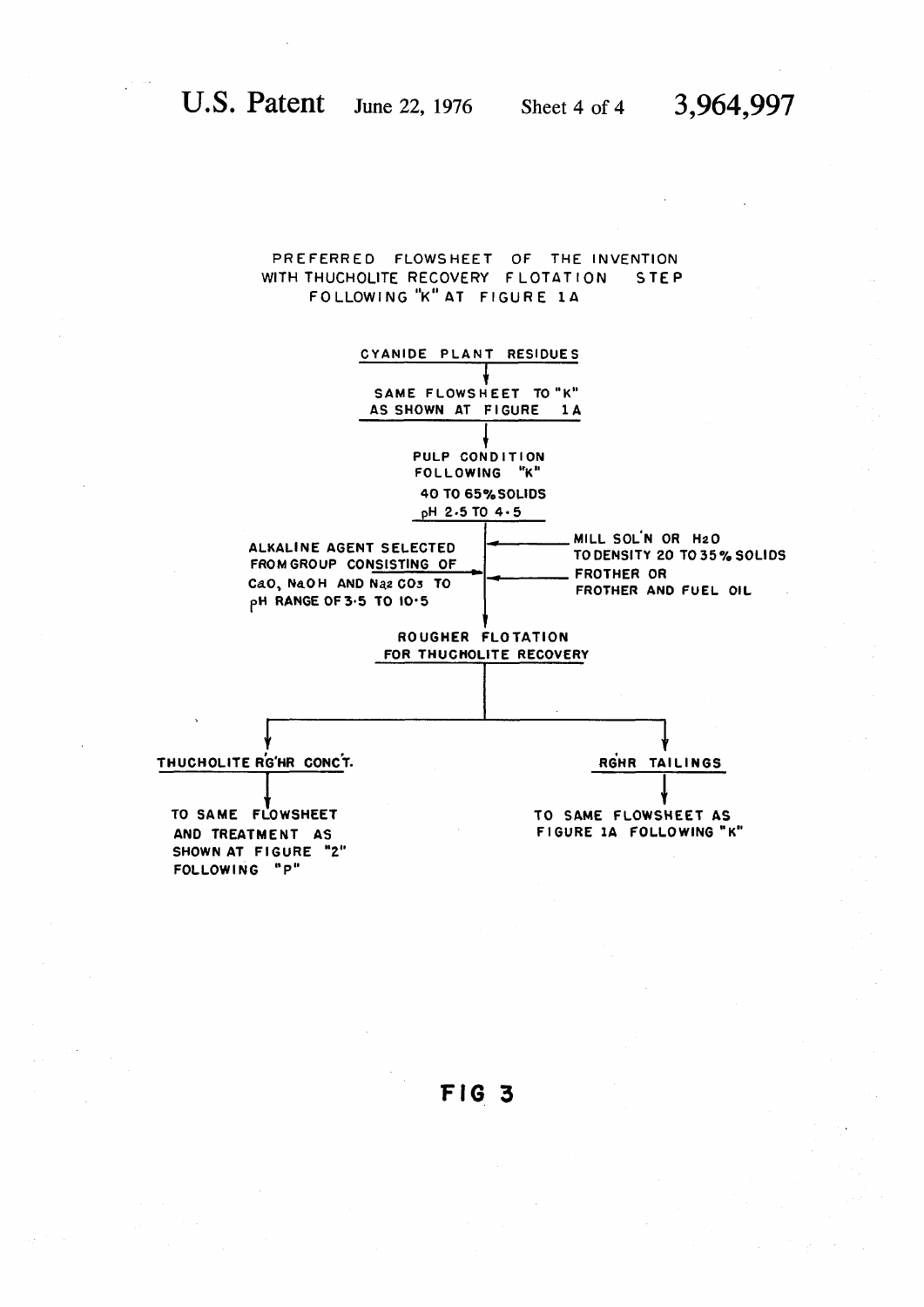# **MINERALS AND URANIUM OXIDE MINERALS BY** from the group consisting of oxyhydryl collectors and **FLOTATION FROM ORES AND METALLURGICAL** eationic collectors. The sulfhydryl anionic collectors, **PLANT PRODUCTS**

**application is a continuation in part of application pany, Inc., New York, 1957, pages 184-186.**  Ser. No. 409,328, filed October 24, 1973 now aban**doned, which application is a continuation in part of 1 0** Ser. No. 339,384 filed March 3, 1973 now Pat. No. 3,919,079.

**This invention is primarily applicable to the recovery 15 by flotation of gold from ores and metallurgical plant vidual agitation conditioning stage. Alternately, where products such as the treatment of a gold ore in a metal- I add an acid agent to lower the pH of the pulp within lurgical circuit following gravity concentration. It is the pH range of about 1.5 to about 5.0 the initial pH**  further applicable to the recovery of gold values re**maining in the tailings after treatment by cyanidation. 2 0** pyrite may carry substantial gold bearing sulphide, or complex mixtures of sulphides such as arseno pyrite, 2<sup>4</sup> single bulk concentrate with surprisingly high recovery **of all of such minerals present. In certain materials, 3 0** surprisingly high percentage of the uranium minerals fed to the flotat are also recovered in the same bulk flotation concen-<br>suitable frother. are also recovered in the same bulk flotation concen**trate. By "Acid Agent" I mean at least one agent selected** 

**In treating simple metallurgical gold bearing ores the 3 5 treatment are typical of the deposits in the Republic of 4 0 South Africa wich produces by far the bulk of the world** By "Alkaline Agent" I mean an agent selected from output of gold. Heretofore the major part of gold values the group consisting of lime, calcium hydroxide, sooutput of gold. Heretofore the major part of gold values in the tailings from these plants was thought to be con-<br>tained in totally locked particles where the cyanide was ide and ammonium hydroxide, and is used for upward **unable to attack the gold particles and thus were un- 4 5**

In carrying out research on these ores with my flota-reagents, this is pounds per metric ton of the total or process I found that this theory was wrong as in a nal feed to my circuit, unless otherwise specified. tion process I found that this theory was wrong as in a nal feed to my circuit, unless otherwise specified.<br>
high grade flotation concentrate I was able to recover In describing the practice of my invention the term high grade flotation concentrate I was able to recover **in excess of 75% of the total gold values remaining in 5 0** such plant tailings following cyanidation. Further, in tional practice is important.<br>
using a sulfhydryl anionic collector as the only collec-<br>
In mixing reagents with the pulp to procure collector using a sulfhydryl anionic collector as the only collec-<br>tor, up to 50% of the uranium values occurring in tail-<br>coating of sulphide minerals conventional practice uses tor, up to 50% of the uranium values occurring in tailing floated in the same concentrate with the gold. A the lowest possible agitation conditioning speeds with **further surprising feature was the very high recovery of 5 5 the pyrite. Cyanide is known as one of the most effec- suspension and distribute the reagents throughout the**  five depressants for pyrite and in applying my process **to old plant tailings, which in addition to having been ing", John Wiley & Sons Inc., New York, March 1947, treated by the cyanide process were also oxidized Section 12, page 20: "With fine pulps large tanks and**  through years of storage in a tailings disposal area, the <sup>60</sup> slow agitation as by slow sweeps, will serve, the princi-<br>pyrite recovery which in this case has a major eco-<br>pal consideration in this case being dispersion o pyrite recovery which in this case has a major eco**nomic value for sulphuric acid production, readily reagents." floated in the same circuit and recoveries were in ex- Conversely, in my agitation conditioning stages I use** 

In applying my invention to ores, or metallurgical <sup>6</sup> **taining metallic oxides, to improve their recovery, I power input to comparable sized agitators in the prac-**

**1 prefer to use at least one sulfhydryl anionic collector in CONCENTRATION OF GOLD, SULPHIDE** combination with at least one other collector selected **MINERALS AND URANIUM OXIDE MINERALS BY** from the group consisting of oxyhydryl collectors and cationic collectors. The sulfhydryl anionic collectors, **<sup>5</sup> oxyhydryl anionic collectors and cationic collectors are**  well known in the art and classified in "Flotation" **RELATED APPLICATION** Second Edition, A.M. Gaudin, McGraw Book Com-<br>
is a continuation in part of application pany, Inc., New York, 1957, pages 184–186.

 **consists of a multiplicity of agitators. In my preferred 3,919,079. ditioners in any single conditioning stage. The usual distinguishing feature between each agitation condi-**<br> **distinguishing feature between each agitation condi-**<br> **distinguishing stage is where Leither add an agid agent or an** tioning stage is where I either add an acid agent or an  **alkaline agent to change the pH range within the indi-**

 **ents in the material being treated may rise to as high as**  Further, where valuable sulphides are present in such a pH of 7 at the end of this acid conditioning stage, ores such as pyrite, which may be further processed for Where my next stage is in the pH range of about 6.0 to ores such as pyrite, which may be further processed for Where my next stage is in the pH range of about 6.0 to the production of sulphuric acid and in addition, the 11.0 I may not add an alkaline agent to change the pH, **the production of sulphuric acid sulphuric acid stage add a collector such but at the end pH of the acid stage add a collector such as potassium amyl xanthate and condition for a suffi**which may be a gold bearing mineral, silver sulphides ciently long period and with sufficient power input to or complex sulphide minerals of bismuth, all such min-<br>the pulp to heavily activate the desired recoverable or complex sulphide minerals of bismuth, all such min-<br>erals to heavily activate the desired recoverable<br>erals together with the gold values may be floated as a<br>minerals. In this case, at the beginning of the second minerals. In this case, at the beginning of the second stage the pH will be 7.0 and the pH may be slightly  **higher or lower at the end of the second stage say**  which in addition to gold contain uranium values a within the pH range of 6.5 to 7.5 prior to the pulp being surprisingly high percentage of the uranium minerals fed to the flotation circuit with the final addition of a

 **from the group consisting of sulphuric acid, sulphurous**  cyanide process has been the conventional practice for acid and sulphur dioxide, and is used to lower the pH in many years. Recovery of the gold values in using such the alkaline pH range or reduce the pH of the pulp to many years. Recovery of the gold values in using such the alkaline pH range or reduce the pH of the pulp to a process may vary from a low of about 90% to a high a desired point or range in the acid pH range of about **a process may vary from a low of about 90% to a high a desired point or range in the acid pH range of about**  1.5 to about 5.0. My preferred acid agent is sulphuric

acid.<br>**By "Alkaline Agent"** I mean an agent selected from ide and ammonium hydroxide, and is used for upward  **adjustment of the pH of the pulp,** 

**available for leaching by the cyanide process. When I use the term "pounds per ton" of various** 

 **"agitation conditioning" as distinguished from conven-**

 **the main purpose being to keep the solids in the pulp in** 

**cess of 90% of the contained pyrite in the tailings. vigorous to violent agitation with substantially higher power to the agitator mechanism or mechanisms than plant products, I use at least one sulfhydryl anionic would be required to keep a finely ground product of collector. On ores or metallurgical plant products con- the ore in suspension at a specific pulp density. The**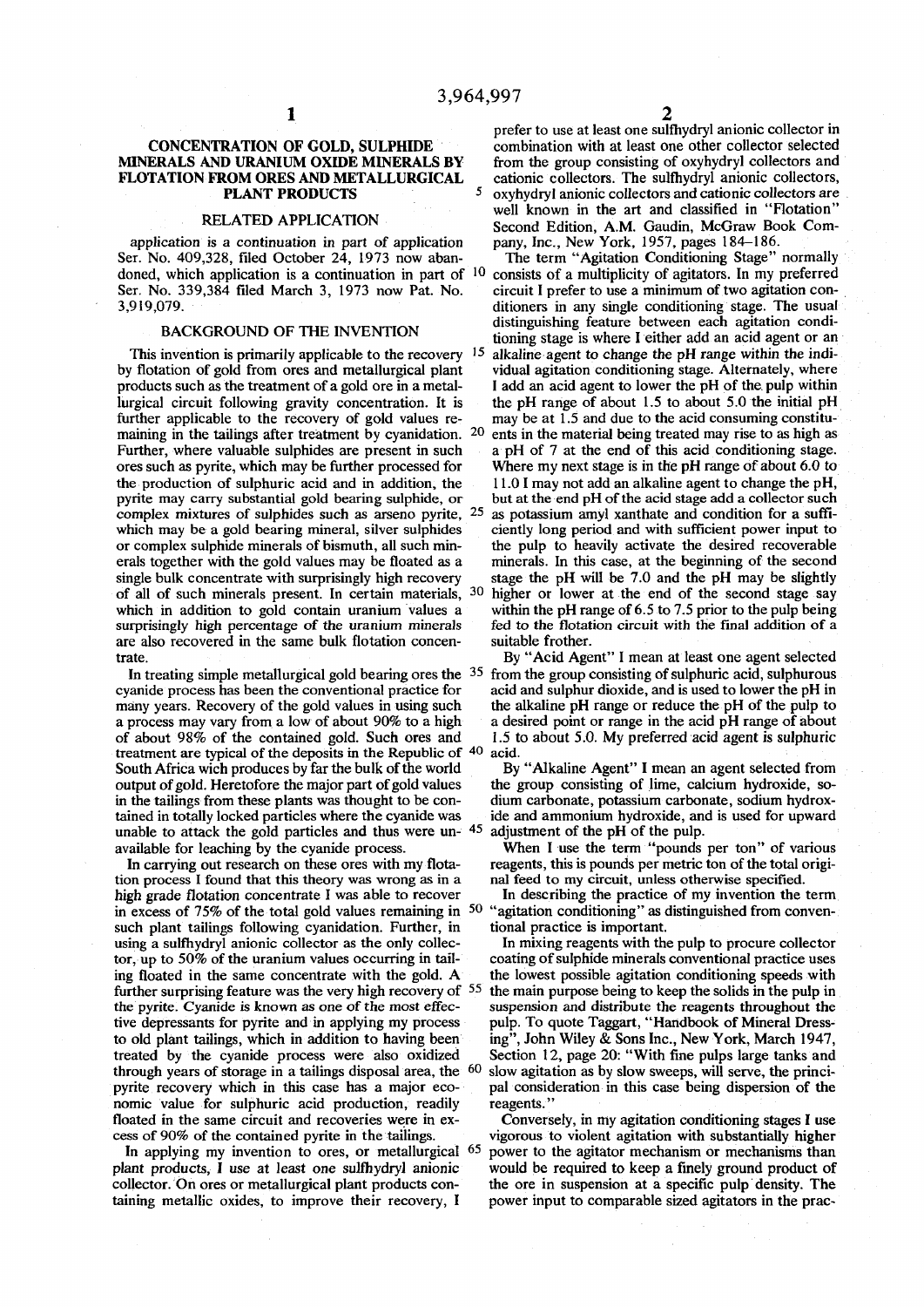**tice of my invention is normally at least twice the amount of power that would be required alone to keep the solids in the pulp in suspension.** 

**The agitation conditioning times are important. In my at least one acid conditioning stage in the pH range 5 of about 1.5 to 5.0 to obtain optimum results, the minimum agitation conditioning time is about 6 minutes and the maximum about 30 minutes. The optimum range is normally in the time period of about 9 minutes to about 18 minutes. In my at least one additional agita- 1 0 tion conditioning stage in the pH range of about 6.0 to 11.0 the minimum period of time is about 3 minutes and the maximum about 20 minutes.** 

**Where I refer to an "optimum pH point", I mean the practical pH point at which the pulp can be maintained. 1 5 ery Flotation Step following "K" at FIG. 1A. For instance, if I refer to an optimum pH point of 7.5 in an alkaline agitation conditioning stage, in plant practice it may vary plus or minus approximately 0.2 with erratics due to changes in plant operating conditions or poor operating plant control.**

**When I refer to "optimum pH point" for instance in an acid conditioning stage it may be a range of pH's particularly if the ore consumes a high percentage of the acid agent fed to it. For instance on the addition of sulphuric acid to the first agitator in a three step (three 25 agitators) agitation conditioning stage, the pH of the pulp may drop to as low as 1.5, and then at the end of say the third agitator which would represent a total conditioning time of 15 minutes, the pH of the pulp will have risen to say about 5.0. In this case, the optimum 30 pH point would be at a designated recording point in the first agitator, or at its discharge point.** 

**In describing my invention the expression "suitably prepared pulp" of an ore or material, when used herein**  is intended to mean that the pulp has been made up <sup>35</sup> **from a material that has been ground to flotation feed size for reasonable liberation of the desired mineral constituents and has during such comminution or thereafter been subjected to such treatment steps (such as adjustment of pulp density by dilution, thickening, 4 0 thickening and dilution) as the operator may deem appropriate in the case of the particular material being treated, to present the pulp for the agitation condition**ing stages of treatment comprising the process of the **present invention.**

**The principal object of the invention is to provide a process for the economic recovery of gold values by flotation from various types of ores and metallurgical plant products such as the tailings from a cyanidation plant.**  $\frac{1}{2}$  **50** 

**It is a further object of the invention to float in the same circuit sulphide minerals, and if present, oxide minerals of uranium.** 

**It is a farther object of the invention to produce high grade gold concentrates from gold bearing ores and 5 5 metallurgical plant products.** 

**It will be appreciated that with the production of high grade gold concentrates such as in the case of from cyanidation plant tailings in the Republic of South Africa, the ratio of concentration will be as high as 80 60 to 1. Thus, with such a concentrate, which would represent 1.25% of the original tailings and containing in excess of 75% of the gold values and up to 50% of the uranium values together with in excess of 90% of the pyrite values, such a concentrate can be further treated** <sup>65</sup> **in a number of conventional ways. For instance, the concentrate may be first rotated recovering the sulphur from the pyrite to produce sulphuric acid. Following** 

**this step the roasted product can be acid leached with sulphuric acid to recover the uranium values. Following this step the tailings from the acid leaching process can be cyanided to recover the gold values.** 

**It is a further object of the invention to recover minerals other than gold such as the platinum group minerals from both ores and metallurgical plant products.** 

**FIG. 1 shows a preferred arrangement of a two stage agitationing conditioning system.** 

**FIG. 1A shows a preferred flowsheet of the invention using cyanide plant residues as the feed.** 

**FIG. 2 shows a flowsheet with a pre-float for Thucholite recovery and** 

**FIG. 3 shows a flowsheet with the Thucholite recov-**

### **SUMMARY OF THE INVENTION**

**I have invented a flotation process for the recovery of gold values and other valuable minerals contained in ores and metallurgical plant products.** 

**In the broad concept of the process the invention involves mechanical agitation conditioning of a suitably prepared pulp of the material in at least two agitation conditioning stages wherein in at least one stage the pH of the pulp is lowered with an acid agent to within the pH range of about 1.5 to about 5.0 and agitation conditioned for a sufficient period of time to bring about sufficient change in the surfaces of gold and gold bearing minerals and other valuable minerals such as pyrite, uranium minerals and platinum group minerals and wherein in at least one subsequent additional mechanical agitation conditioning stage in the pH range of about 6.0 to 11.0 in the presence of at least one collector selected from the group of sulfhydryl anionic collectors, the pulp is further conditioned for a sufficient period of time to bring about heavy activation of the desired valuable contained minerals, and subsequently, to this at least two agitation conditioning stages the pulp, in the presence of a frother, is subjected to flotation to produce a flotation concentrate enriched in those mineral values and a tailings impoverished in thos mineral values.** 

**Where other valuable minerals are present in a gold bearing material such as pyrite which may for instance contain gold particles in its lattice structure or alternately be free of gold but is of economic value in the production of sulphuric acid, and such sulphide minerals as arsenopyrite, complex bismuth sulphide minerals and silver sulphide minerals, high recoveries of all of these minerals may be made in a single flotation concentrate containing the gold values. It is obvious that where any of such sulphide minerals are present in economic quantities without the presence of gold values, my process could be of significant importance.** 

**Where oxide minerals of uranium are present, surprisingly, on some materials a relatively high percentage of these minerals will float with the gold and sulphides using a sulfhydryl anionic collector alone. To enhance their recovery I may also use a combination of sulfhydryl anionic collectors together with at least one collector selected from the group of oxhydryl anionic collectors and cationic collectors. In such a case I may also use fuel oil.** 

**In the at least one agitation conditioning stage in the pH range of about 1.5 to 5.0 I prefer to use pulp densities in the range of about 35 to 65% solids. My preferred range is 40 to 60% solids. In the at least one agitation conditioning stage in the pH range of about**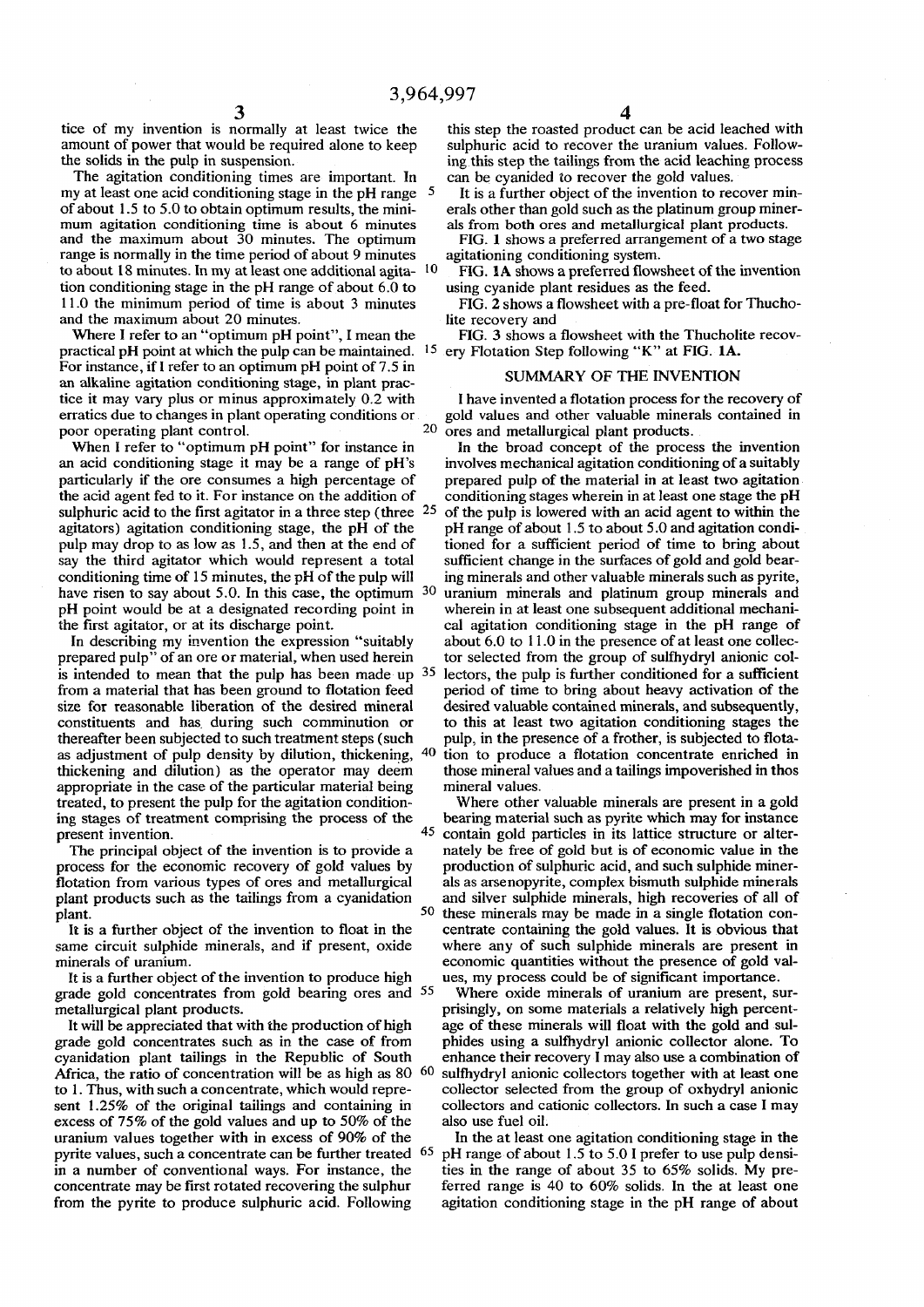**agitation mechanisms is in the range of about 0.50 to**

stage of agitation conditioning may be in the pH range **of about 6.0 to about 10.0 in the presence of either a<sup>1</sup> <sup>0</sup>** oxhydryl and cationic collectors, or both, and followed **rangement would form a three stage agitation condi- 15 materials containing a varied range of valuable sul phide minerals I may use an additional agitation condi- My preferred flowsheet of a two and three stage tioning stage subsequent to the said two necessary stages wherein prior to flotation the pulp is conditioned in the pH range of about 7.0 to about 11.0. This ar rangement would form either a three stage or four stage**  $a$ gitation conditioning circuit.

The use of dispersants in my invention may be of  $2$ **importance in special cases such as materials that con** tain deliterious slimes. In my minimum two stage sys-<br>tem I prefer to add at least the bulk of my dispersant to appears to be relatively untouched by the action of the term I prefer to add at least the bulk of my dispersant to appears to be relatively untouched by the action of the <br>the second stage in the presence of one or more of the cyanide. Thus, the Thucholite passing into the tail the second stage in the presence of one or more of the <sub>30</sub> **collectors. In using a three stage system as described above I may use the dispersant in the first stage alone. A\* In the four stage system described above I may use the** dispersnat in the first and third or fourth stages or a combination with a modifier such as fuel oil.<br>
dispersnat in the first and third or fourth stages or a combination of the first with the third stage or the first **combination of the first with the third stage or the first**  $\frac{1}{35}$ 

in series wherein the pulp flows from one agitator to the **next from the first agitation conditioning stage through 4(1 to the final agitation conditioning stage. The normal system uses gravity flow between agitators. In some** stages may be used.

## **DESCRIPTION OF DRAWINGS**

**beginning with an agitation conditioning stage in the 50 pH range of about 1.5 to 5.0 and wherein an acid agent pH range of about 1.5 to 5.0 and wherein an acid agent tice a flotation stage following the production of my**  is added to the pulp. In the first agitator 122 in the rougher concentrate using addition of frother may proseries the pulp enters the agitator at 125 and sulphuric duce the maximum economic recovery of the mineral series the pulp enters the agitator at 125 and sulphuric duce the maximum economic recovery of the mineral acid is added to the same agitator at 126. The agitation values. The Thucholite is herein also referred to as **mechanism is 123. The pulp discharges by gravity at 55 carbon and a gold bearing mineral. 127 to the number 2 agitator 128. This agitator is**  equipped with two agitation mechanisms, 123*a* and **EXAMPLES OF THE INVENTION** 123*b*. The pulp from agitator 128 flows by gravity A more detailed understanding of the inven matic pH control of the sulphuric acid is used. A pH <sup>60</sup> meter 131 in the conduit 130 records the pH at this **time required in this agitation conditioning stage. The 6 5** risen to within the pH range of 6.0 to 11.0 and it may

**6.0 to 11.0 my preferred density is in the range of about not be necessary to add an alkali agent as shown at 25 to 32% solids. 141a for this final agitation conditioning stage. If an**  alkali agent is required it is added to the agitator 139 **preferred range of total power consumption of the which overflows at 143 into tank 140 where preferably <sup>5</sup> the collector is added, and if a dispersant is used it may about 2.5 kilowatt hours per ton of solids fed to the be added at this point or in any subsequent agitator in total agitation conditioning circuit. this agitation conditioning stage. As is shown, the pulp**  For optimum metallurgy on various materials my first flows by gravity from agitator 140 to agitator 147 then age of agitation conditioning may be in the pH range by gravity to agitator 148; from 148 to 149*a* and from  **149c to 153 and from 153 through conduit 155 to**  dispersing agent or collector selected from the group of flotation. Where an alkali agent is added at 141*a* for oxhydryl and cationic collectors, or both, and followed automatic control a pH meter at 145 in conduit 144 **by agitation conditioning stages in the pH range of may be used to automatically control the amount of about 1.5 to 5.0 and about 6.0 to about 11.0; this ar- alkali or alternately or in combination with a pH meter 156 in the conduit 155 where the pH of the final pulp tioning circuit. Such a system would be applicable to to flotation would override the pH meter 145 if so**  materials containing valuable metallic oxides. On other required. My preferred addition of the frother is in the  **finaI agitator 153 at 157.** 

> **2 0 agitation conditioning circuit is shown at FIG. 1A.**

**I I n** some gold bearing materials such as occurs in **South African gold mine deposits there is a carbon based material containing varying amounts of ultra-fine particles and uranium oxides. This carbon based mineral is called Thucholite. In the cyanide process for th e dissolution of the gold it has been found that the 3 0 came s vanou s amounts of gold values,** 

 *with other types of carbon minerals, Thucholite* **here** may be floated using a frother alone or a frother in

with the fourth step.<br> **with the float the float that the pulp flow is through a** main flotation stage, as is shown in FIG. 1A, and either It will be appreciated that the pulp flow is through a main *flotation* stage, as is shown in FIG. 1A, and either rise of mechanically agitated conditioners arranged series of mechanically agitated conditioners arranged<br>in series wherein the pulp flows from one agitator to the<br>flotation or alternately treat the concentrates separate **the gold recovery, such as burning the carbon in the 4 0 Thucholite concentrate to release the gold particles head is the vector of the state in the amenable to flotation or alterarrangements** one or more pumping, or air-lifting nately combining the Thucholite concentrate with the arrangements one or more pumping, or air-lifting nately combining the Thucholite concentrate with the essentially gold and pyrite concentrate, roasting the  **two together, and treating the roasted product to cyani- 4 5 dation for the dissolution of the gold prior to its final FIG. 1** recovery stages. Two alternate flowsheets for such a **PIG.** 1 **recovery system are shown at FIGS. 2 and 3 which are**  In using my minimum two stage agitation condition-<br>ing system FIG. I shows my preferred arrangement sheet of the invention and is self explanatory.

shows the invention and is self explanatory.<br>In optimizing the Thucholite recovery in plant pracvalues. The Thucholite is herein also referred to as

**123b.** The pulp from agitator 128 flows by gravity A more detailed understanding of the invention may through the conduit 130 to agitator 133 where auto-<br>be had by reference to the following examples of labobe had by reference to the following examples of labo-<br>ratory testing which in the first examples are on an meter 131 in the conduit 130 records the pH at this extremely complex gold bearing ore containing sulpoint and automatically controls the amount of sul-<br>
phide minerals of silver, bismuth, copper and arsenic point and automatically controls the amount of sul-<br>
phide minerals of silver, bismuth, copper and arsenic<br>
phuric acid fed to the pulp at 126. Tanks 133 and 136<br>
together with a substantial amount of pyrite. The sec**phuric acid fed to the pulp at 126. Tanks 133 and 136 together with a substantial amount of pyrite. The sec-<br>are designed to give the additional requisite residence ond group of examples are on tailings from a highly** and group of examples are on tailings from a highly  **efficient cyanide plant treating a gold ore in the Repubpulp from tank 136 flows by gravity through the con- lie of South Africa. In this latter case, in addition to the**  gold values the ore contained a small percentage of pyrite which is economically important in the produc-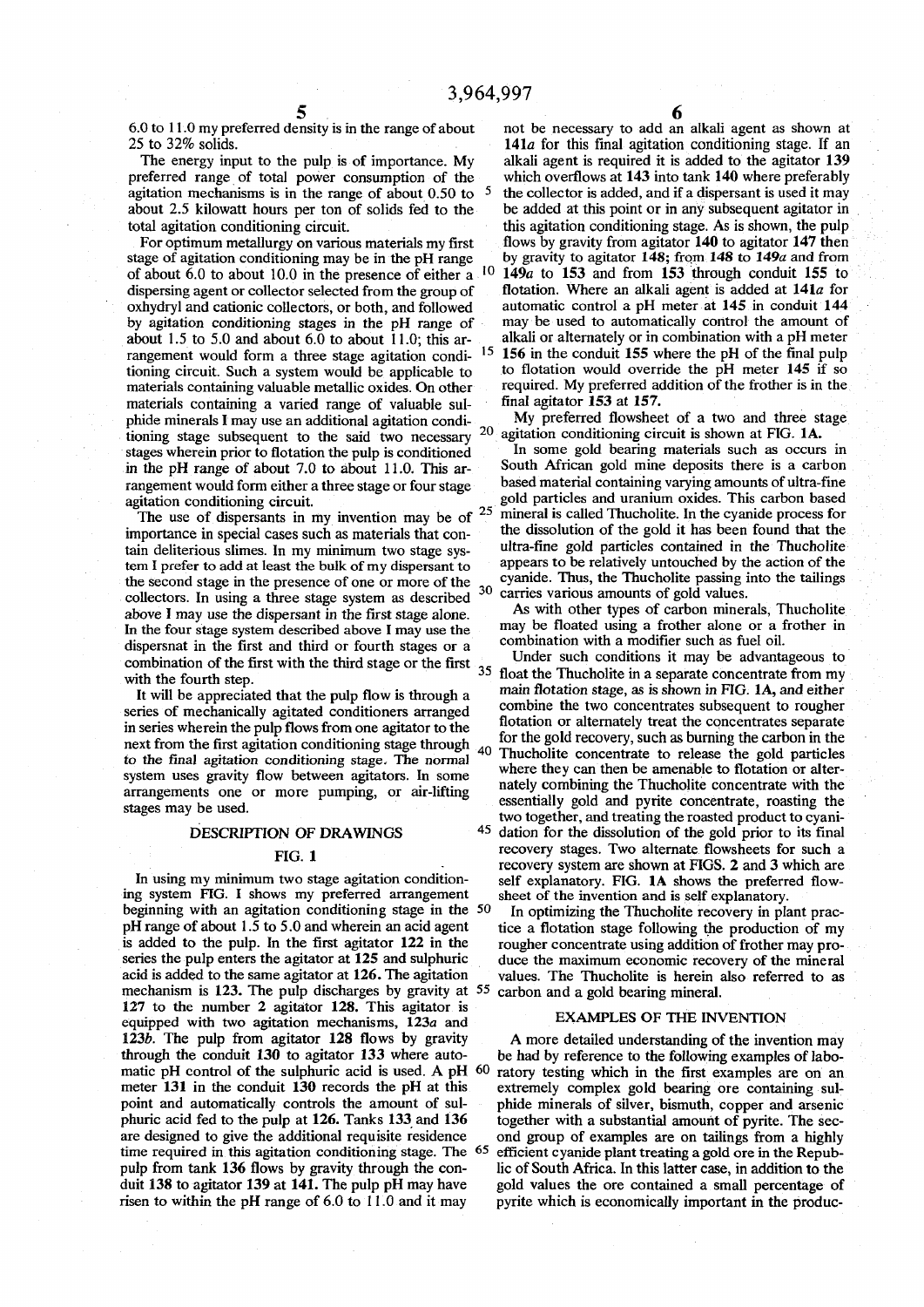$\overline{5}$ 

20

**tion of sulphuric acid, together with uranium values and platinum group metal values.** 

**In the following examples 1 to 5, the head analysis of the ore treated was as follows:** 

| <b>Chemical Analysis</b><br>% By Weight |      |       |      | Grams per Ton |      |  |
|-----------------------------------------|------|-------|------|---------------|------|--|
| As                                      | Cп   |       |      | Aц            | Αg   |  |
| 11.0                                    | 0.16 | 0.185 | 15.5 | 84            | 70.0 |  |

**The calculated percentage by weight of the main minerals was as follows:** 

| Arsenopyrite               | 23.9% |
|----------------------------|-------|
| Chalcopyrite               | 0.5%  |
| <b>Bismuth Minerals</b>    | 0.4%  |
| (not identified-estimated) | ٠     |
| Pyrite                     | 20.0% |
| Total % Sulphides          | 44.8% |

**The strengths of the solutions used were as follows: Sulphuric Acid — 10% by weight** 

Potassium Amyl Zanthate -  $Z_6 - 1.0\%$  by weight 90 **Sodium Silicate — 10% by weight** 

**The ore charge weight used in each test was 1700 25**  grams. This ore had been crushed to minus  $\frac{1}{2}$  inch and **for all tests was ground in a laboratory ball mill at 70% solids to approximately 90 percent minus 200 mesh, and transferred to a 1000 gram Denver Laboratory Cell Bowl. All the conditioning stages and flotation were 30 carried out in the 1000 gram bowl using a Denver Laboratory Machine operated at speeds in the range of 1900 to 2100 r.p.m.** 

**The density in the first conditioning stage was in the range of 45 to 55% solids and the subsequent stages, 35 and to flotation, at 32 to 34% solids. The flotation time in all cases was 20 minutes with two small additions of the collector.** 

## **EXAMPLE 1**

**The first agitation conditioning stage consisted of lowering the pH of the pulp from 8.6 to 3.1 by the addition of 70 ccs of H2S04. The pulp was conditioned for 12 minutes and the end pH was 6.3.** 

**The pH of the pulp was then raised to 6.5 with the**  addition of lime and 15 ccs of  $Z_6$  added to the pulp. **conditioned** 

**This second agitation conditioning stage was 5 minutes and the end pH was 7.3 . The pH of the pulp was then raised to 9.5 with the addition of lime. 10 ccs of Z<sup>6</sup> was added together with 15 drops of pine oil and the pulp conditoned in this third agitation conditioning state for 5 minutes. The end pH was 9.5.** 

**The air was then turned on, and the float carried out**  for 20 minutes with two 5 cc additions of  $Z_6$ .

# **EXAMPLE II**

**The same agitation conditioning stages were used as in Example I together with the same amounts of Z6.** 

**The major difference was in the H2S04 addition; it was increased to 100 ccs. No alkali agent was added in stage II, and in stage III the pH was raised to 9.0 with lime.** 

**The original pH of the pulp was 8.4 and after the H2S04 addition dropped to 2.3 and at the end of stage 65 I was 4.6.** 

**The pH at the end of stage III was 7.9 and the amount of pine oil added to stage III was increased to 20 drops.** 

**The percent weight in the rougher concentrate dropped from 59.3% in Example I to 52.7% and contained 94.6% of the total gold in the ore, as against 94.2% in Example I.** 

**This was a surprising drop in weight with an increase in gold recovery.** 

### **EXAMPLE III**

10 **tion of sodium carbonate being added as the alkali This test was identical to Example I with the excepagent to stages II and III and the pHs in stages II and III brought up to 7.0. The end pH of stage III was 6.8.** 

**15 The rougher concentrate was 54.9% by weight and contained 94.6% of the total gold values in the ore.** 

## **EXAMPLE IV**

**This test was close to optimization for the recovery of all of the desired minerals in the ore.** 

**In storage I the pH was lowered from 8.8 to 2.4 by the addition of 100 ccs of H2S04. At the end of the stage (12 minutes conditioning) the pH had risen to 6.5. For stages II and III no alkali agent was added to the pulp.**  Stage II was 4 minutes conditioning with  $12 \cos Z_6$  and **the end pH was 6.1.** 

**Stage III was 6 minutes conditioning with 8 ccs Z<sup>6</sup> and 15 drops of pine oil. The end pH was 5.4. The rougher concentrate was 54.6% by weight and contained the following percentage of the valuable mineral constituents of the ore:** 

|      |      |     | Percentage Recovery in Rghr. Conct. |      |      |
|------|------|-----|-------------------------------------|------|------|
| Au   | Αg   |     |                                     | As   |      |
| 95.3 | 94 6 | 971 | 97 S                                | 97.5 | 99 4 |

**In addition to the recovery of 95% of the gold, the recovery of in excess of 99% of the total sulphides contained in the ore is an amazing result.** 

# **<sup>40</sup>EXAMPLE V**

**This test was the same as Example IV with the exceptions of the H2S0<sup>4</sup> , which was reduced to 90 ccs, and the addition of 4 ccs sodium silicate to stage III. In**  addition stage II and stage III were each of 5 minutes **duration.** 

**The pH at the end of stage I was 5.8, and at the end of stage III 5.5.** 

**The rougher concentrate was 54.8% by weight and**  50 **contained the following percentage recoveries of the valuable mineral constituents:** 

| Percentage Recovery in Rghr. Conct. |      |      |      |      |      |      |  |
|-------------------------------------|------|------|------|------|------|------|--|
|                                     | Au   | Aε   | Сu   |      | Аs   |      |  |
| 55                                  | 98.0 | 94.4 | 97 Q | 96.5 | 96 7 | 90 7 |  |

**The effect of the presence of a small amount of dispersant in stage III is surprising in its effect on the gold**  recovery which was increased from 95.3% in Example **IV to 98%.** 

**The following series of Examples VI to IX were carried out on the tailings from a cyanidation plant in the Republic of South Africa. These ores respond extremely well to the cyanide process with recoveries exceeding 90% of the contained gold values. Prior to my invention the major gold losses in the cyanide tailings was thought to be in totally locked particles in**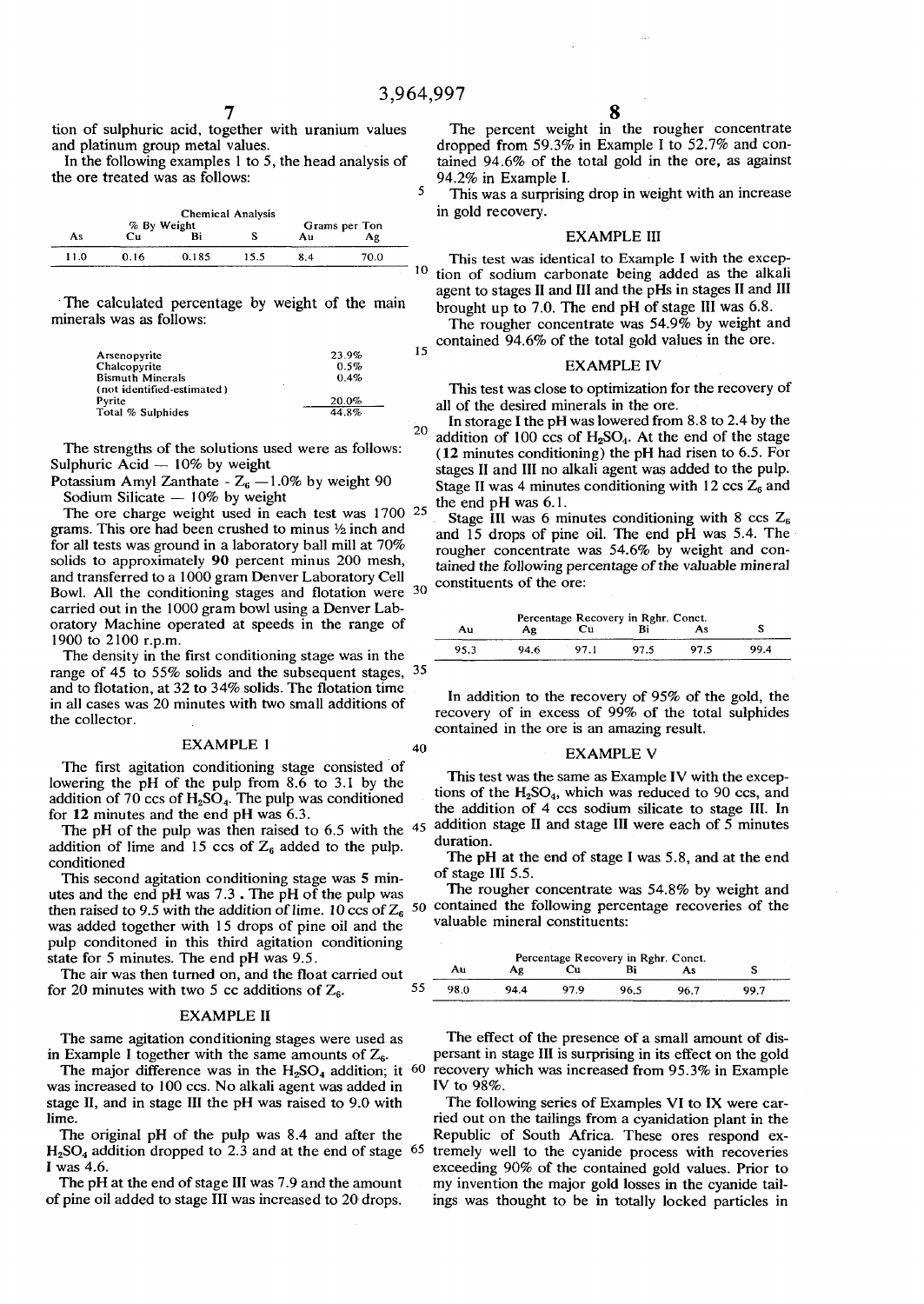**which it was impossible for the cyanide solution to the stage was 7.55. Pulp density for stages I and II was come into contact with these particles and dissolve** 50% solids.<br> **come into contact with the set of the solution** in the stage II was 15 minutes conditioning time with the them. As the grinding was already fine, it was consid-

It was most surprising to find that with my invention <sup>5</sup> in excess of 75% of the gold values contained in these

had been stored in a tailings pond for several years in **which at least part of the pyrite would have been oxi-**

A further surprising result was that in using a sulfhy-<br>dryl collector alone, in excess of 50% of the uranium **values contained in the tailings floated with the gold 15** and pyrite. **ings feed sample.**<br>In the following series of tests cleaner concentrates I have found the

grams of  $U_3O_8$  per metric ton of concentrate. For com**parative purposes and means of illustrating the inven- 2 0**

In all of the following tests in the production of the been determined.<br>
bugher concentrates the tailings samples were treated The recovery of 77% of the gold values in a rougher rougher concentrates the tailings samples were treated **in my process without any grinding. Denver Laboratory 2 5** stages and flotation. The speed of the rotors was varied **from 1800 r.p.m. to 2100 r.p.m. 1500 gram charges ment.**  were used. Unless otherwise noted, the density in stage  $\frac{1}{2}$  **EXAMPLE** VII **I was 50% solids, and in Stages II and III 30 to 32% <sup>30</sup> solids.** 

Copper sulphate solution was 5%.

**9 10** 

**ered uneconomic to grind the ores further. addition of 40 ccs H2S04. The pH dropped to 2.7 and <sup>5</sup> ended the stage at 4.5. At the beginning of Stage III the**  in excess of 75% of the gold values contained in these pulp was diluted to about 32% solids and  $\text{Na}_2\text{CO}_3$  was cyanide plant tailings could be recovered by flotation. added as the alkali agent to raise the pH of the p canide plant tailings could be recovered by flotation. added as the alkali agent to raise the pH of the pulp to  $\overline{A}$  further surprising result was that in tailings which  $\overline{A}$  6.5. 12 ccs of  $\overline{Z}_6$  was added to 6.5. 12 ccs of  $Z_6$  was added to the pulp and the conditioning time was 4 minutes. In Stage IV the pH of the pulp was raised to 8.0 with  $Na_2CO_3$ , 3 ccs of  $Z_6$ , 2 ccs of  $Na_2SiO_3$ , and 8 drops of pine oil were added to the **dized, in excess of 90% of the pyrite floated with the of Na2Si03, and 8 drops of pine oil were added to the**  gold values.<br> **A** further surprising result was that in using a sulfhy-<br>
a rougher float of 10 minutes duration.

The rougher concentrate was 8.77% by weight and  **contained 77.1% of the gold values in the original tail-**

In the following series of tests cleaner concentrates I have found that the addition of copper sulphate to were produced analyzing 60 grams of gold and 5 kilo- one or more points in my agitation conditioning circuit one or more points in my agitation conditioning circuit has a number of effects, the most surprising of which is  **a beneficial affect on the uranium mineral recovery**  tion the gold recoveries in the rougher concentrates are under some conditions of reagent balance. The expla-<br>
nation of this phenomenon or its optimum use has not **shown. nation of this phenomenon or its optimum use has not** 

 **concentrate of 8.77% by weight from the cyanide treat-Cells were used for both the agitation conditioning ment plant tailings is not only considered outstanding, stages and flotation. The speed of the rotors was varied but prior to my invention, an impossible accomplish-**

blids.<br>The following table sets out the operating conditions<br>The reagent strengths were the same as for the first on the same sample of cyanide plant tailings used in The reagent strengths were the same as for the first on the same sample of cyanide plant tailings used in **five examples**. Example VI. The pulp was diluted to approximately **fixample VI.** The pulp was diluted to approximately 32% solids following stage I;

|              |                               |     | <b>Reagent Additions</b> |              |                |                                         |                        |  |
|--------------|-------------------------------|-----|--------------------------|--------------|----------------|-----------------------------------------|------------------------|--|
| Stage<br>No. | Agit.<br>Condit.<br>Time-Mins | pHs | $H_2SO_4$<br>ccs         | CaO<br>To pH | $Z_{s}$<br>ccs | Na <sub>2</sub> SiO <sub>3</sub><br>ccs | Pine<br>Oil :<br>Drops |  |
|              | Pulp                          | 8.2 |                          |              |                |                                         |                        |  |
|              | Begin                         | 3.1 |                          |              |                |                                         |                        |  |
| Í.           | 15 End                        | 5.4 | 30                       |              |                |                                         |                        |  |
|              | Begin                         | 7.0 |                          |              |                |                                         |                        |  |
|              | End                           | 6.2 |                          |              |                |                                         |                        |  |
| $\mathbf{I}$ | 4                             |     |                          | To 6.0       | 9              | 12                                      |                        |  |
|              | Begin                         | 7.0 |                          |              |                |                                         |                        |  |
|              | End                           | 7.0 |                          |              |                |                                         |                        |  |
| Ш            | 8                             |     |                          | To 7.0       | 6              |                                         |                        |  |

**The percent gold recovery was calculated from the sodium silicate, was added to stage II. head analysis and the analysis of the rougher concen- The rougher concentrate was 11.0% by weight and trates, as this was considered the most accurate method 5 5 of calculating gold distribution due to the low gold hydryl anionic collectors were tested during this re-**

**on a second sample, 1.12 grams gold per metric ton.**

### **EXAMPLE VI**

**Four agitation conditioning stages were used in this 6 5 test. The original pH of the pulp was 7.8.** 

**per sulphate. The pH dropped to 7.45 and at the end of of this test.** 

**Float time — 10 minutes.** 

**It will be noted in this test that the dispersing agent,** 

 **contained 84.2% of the gold values. A number of sulf**content of the tailings.<br>The head sample of Examples VI and VII was 1.10 sodium secondary butyl xanthate, and potassium ethyl The head sample of Examples VI and VII was 1.10 sodium secondary butyl xanthate, and potassium ethyl grams gold per metric ton, and Examples VIII and IX xanthate. On each material it is necessary to test a xanthate. On each material it is necessary to test a  **6 0 broad spectrum of sulfhydryl anionic collectors, such**  The fineness of the tailings sample as treated was as the dithiophosphates both singly and in combination approximately 80% minus 200 mesh. with other members of this family of collectors to arrive **at the optimum economic recovery of the contained values in the material being treated.** 

### **EXAMPLE VIII**

**Stage I was 6 minutes with the addition of 2 ccs cop- The following table sets out the operating conditions**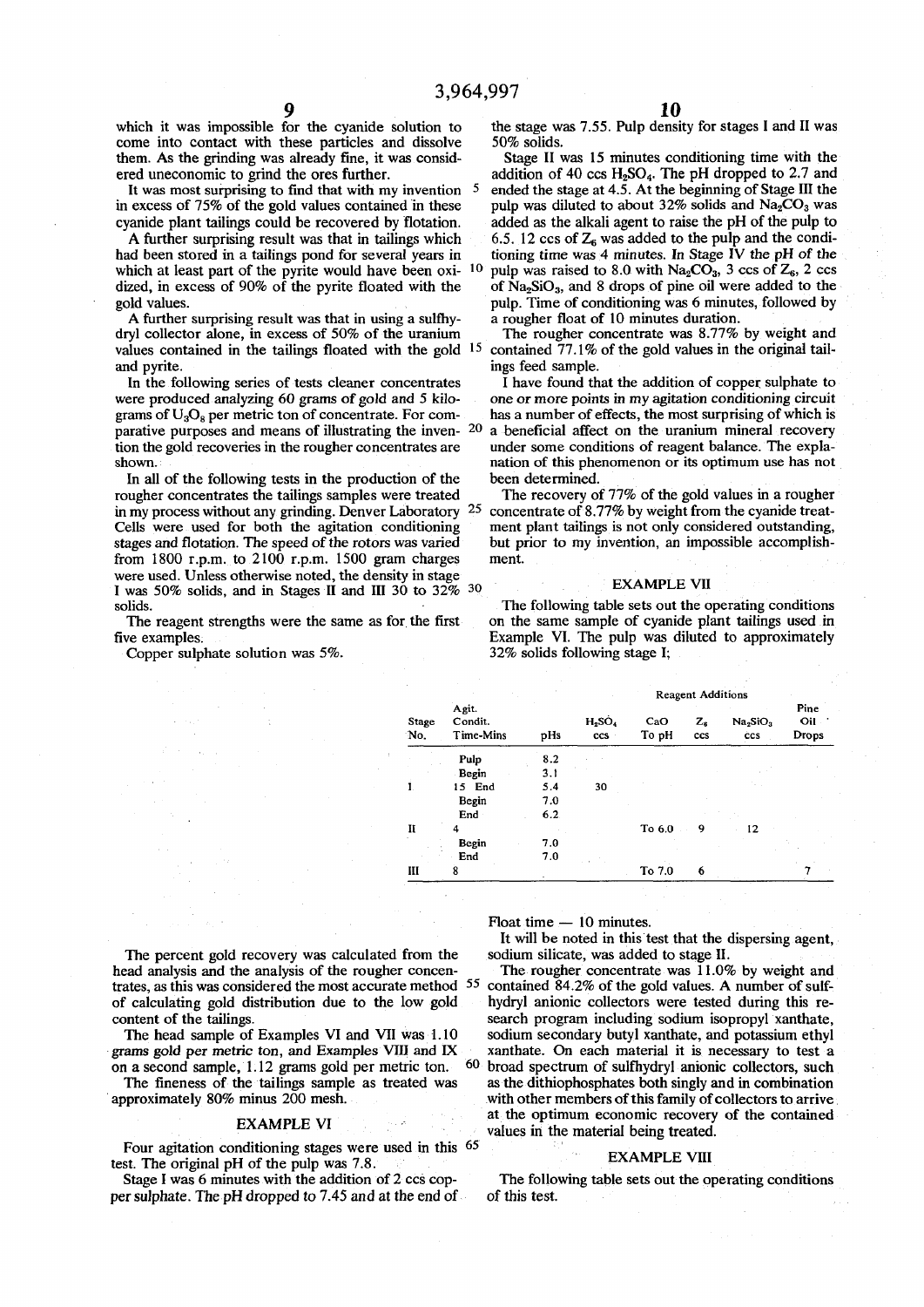| Stage<br>No. | Agit.<br>Cond.<br>Time-Mins | pHs  | $H_2SO_4$<br>ccs | CaO<br>To pH | $Z_{\epsilon}$<br>ccs | Na <sub>2</sub> SiO <sub>3</sub><br>ccs | Pine<br>Oil<br><b>Drops</b> |
|--------------|-----------------------------|------|------------------|--------------|-----------------------|-----------------------------------------|-----------------------------|
|              | Pulp                        | 8.0  |                  |              |                       |                                         |                             |
|              | Begin                       | 2.3  |                  |              |                       |                                         |                             |
|              | End                         | 4.65 |                  |              |                       |                                         |                             |
|              | 18                          |      | 40               |              |                       |                                         |                             |
|              | Begin                       | 5.5  |                  |              |                       |                                         |                             |
|              | End                         | 5.6  |                  |              |                       |                                         |                             |
| $\mathbf{H}$ | 4                           |      |                  | 5.5          | 11                    |                                         |                             |
|              | Begin                       | 9.5  |                  |              |                       |                                         |                             |
|              | End                         | 9.4  |                  |              |                       |                                         |                             |
| Ш            | 8                           |      |                  | 9.5          | 4                     | 0.0                                     | 8                           |

**Float 12 minutes** 

**Rotor r.p.m. — 2100** 

**The rougher concentrate from this test was 9.54% by weight and contained 78.4% of the gold values.** 

**The rotor speed of the agitation conditioning mechanism was at the high end of the energy input curve for 2 0 this machine.** 

**No dispersant was used.** 

## **EXAMPLE IX**

This example was a duplicate of Example VIII with 25 **the exception of the r.p.m. of the machine rotor which was reduced to 1900 r.p.m., the lower end of the optimum energy input curve, and 8 ccs of a dispersant, sodium silicate, was added to stage III.** 

**The rougher concentrate weight was 9.95% and con- 3 0 tained 87.7% of the gold values. This was a surprising result. Normally, with the use of a dispersant the rougher concentrate weight is lowered due to the rejection of a higher percentage of the host rock slimes. The logical explanation in this case is that with the use of 35 the dispersant, and the increased weight of the rougher concentrate together with a large increase in gold value recovery is that additional gold bearing particles are being activated, and particularly low middling particles that are making up the increased weight floated. 4 0** 

**I have found that all of the commonly used families of dispersants such as the Iignen sulphonates, and pyrophosphates usually act equally as well in my agitation conditioning circuit. In the final analysis it is a matter of economics in determining which specific dispersant is 4 5 used.** 

**On some materials I have found the energy input to the pulp through the agitation mechanisms to be critical while in other cases there is a broad range. In translating the power drawn by the motors driving the agita- 5 0 tion conditioning mechanisms into kilowatt hours per metric ton of solids treated my preferred range is 0.5 to 2.5 kw hours per ton of solids treated. The minimum is about 0.25 kw hours and the maximum about 5.0 kw hours respectively per dry metric ton of solids treated. 5 5 In the treatment of gold bearing materials my preferred pH range in the at least one agitation conditioning stage wherein the pH of the pulp is lowered with an acid agent is 1.5 to about 5.0 and in the at least one subsequent agitation conditioning stage in the presence of at 6 0 least one collector selected from the group consisting of sulfhydryl anionic collectors my preferred pH range is 6.0 to 11.0.** 

**It will be appreciated from the illustrations that on each material there will be an optimum pH point in 6 5 each of the at least two agitation conditioning stages wherein maximum recovery of the contained mineral values will be obtained. By through testing at 0.5 pH** 

**changes in each of the at least two agitation conditioning stages, one skilled in the art will be able to arrive at the optimum pH points for the maximum mineral value recovery for any individual material.** 

**The acid agent may be added to the pulp on a "pounds per dry ton of solids" basis or alternately to a desired "optimum pH point" by automatic pH control. The alkaline agent is added by either manual of automatic pH control to the "desired optimum pH point". What I claim is:** 

**1. A process for the recovery by froth flotation of mineral values selected from the group consisting of gold, silver sulphide minerals, bismuth sulphide minerals and uranium oxides associated with gold value, from complex ores and metallurgical plant products containing at least one of said minerals comprising: subjecting a suitably prepared pulp of the material to mechanical agitation in at least one agitation conditioning stage wherein the pH of the said pulp has been lowered with an acid agent to an optimum pH point within the pH range of about 1.5 to 5.0 and wherein the agitation conditioning is for a sufficient period of time to bring about heavy activation of at least one of the said mineral values in at least one subsequent mechanical agitation conditioning stage wherein the said pulp is further agitation conditioned for a sufficient period of time and at an optimum pH point in the pH range of about 5.0 to 11.5 and in the presence of an alkaline agent when the said optimum pH point is in the pH range of about 6.0 to 11.5 and in the presence of at least one collector selected from the group of sulfhydryl anionic sulphide** 

**mineral collectors to produce the said heavy activation of at least one of the said mineral values; and subsequently in the presence of a frother subjecting the said agitation conditioned pulp to flotation to produce a concentrate enriched in at least one of the said mineral values, and a tailings product impoverished in at least the same said mineral value.** 

**2. The process of claim 1, wherein subsequent to the said at least one agitation conditioning stage in the pH range of about 1.5 to 5.0 there are at least two agitation conditioning stages in the pH range of about 5.0 to 11.5.** 

**3. The process of claim 1, wherein preceeding the said at least one agitation conditioning stage in the pH range of about 1.5 to 5.0 there is at least one agitation conditioning stage in the pH range of about 6.0 to 10.5.** 

**4. The process of claim 1, wherein copper sulphate is present in the pulp in at least the final agitation conditioning stage prior to subjecting the said pulp to flotation.** 

**5. The process of claim 1, wherein at least one of the said acid agents is selected from the group consisting of sulfuric acid, sulfurous acid and sulfur dioxide.**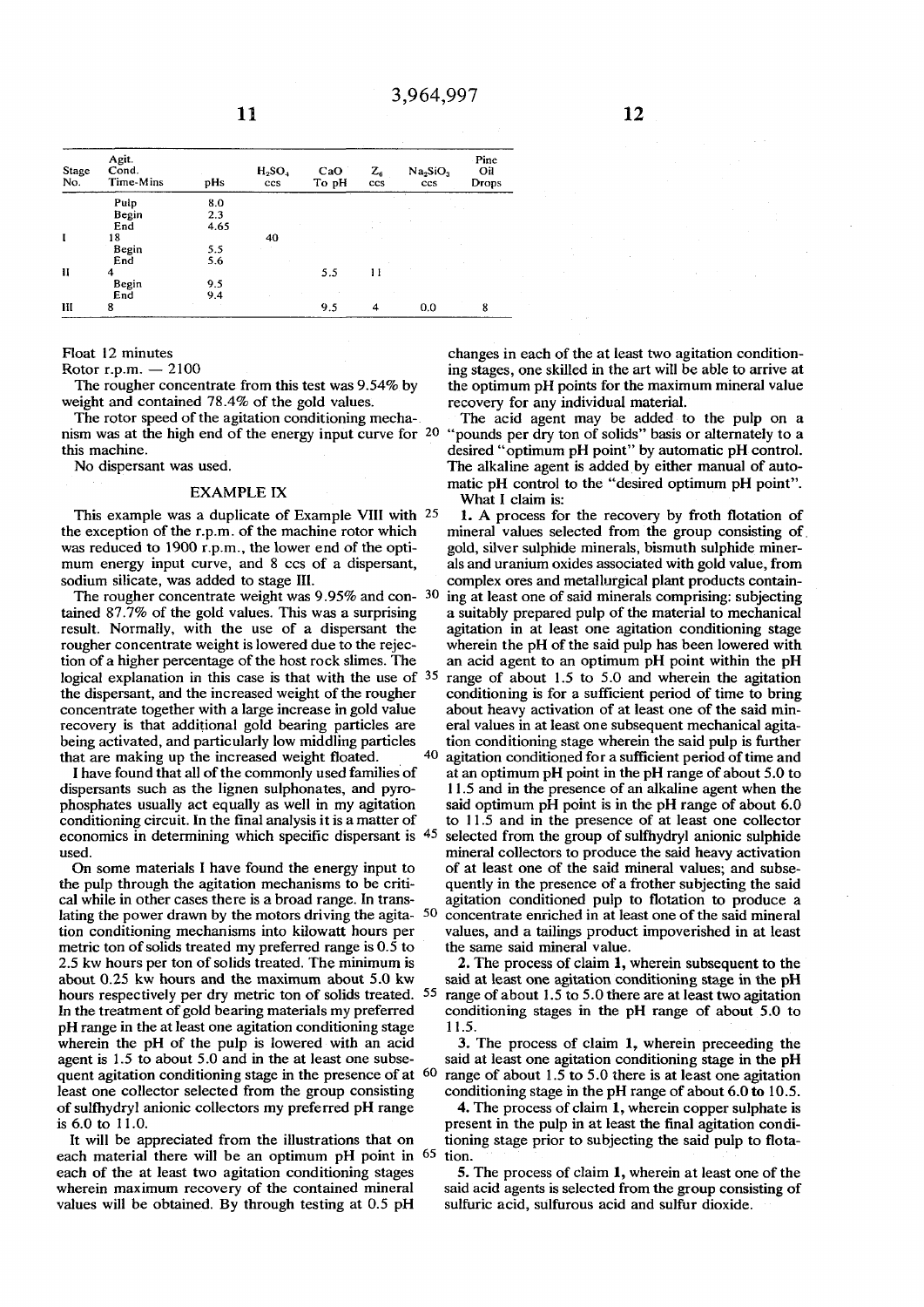**7.** The process of claim 1, wherein the said sufficient <sup>5</sup> period of time in the at least one conditioning stage in

**mineral values selected from the group consisting of <sup>20</sup>** gold, silver sulphide minerals, bismuth sulphide miner-<br>least the same said mineral value. als, and uranium oxides, associated with gold values **15.** A process for the recovery by froth flotation of containing at least one of the said minerals comprising: the group consisting of, pyrite and arsenopyrites from mechanical agitation in at least one agitation condition-<br>ing stage, wherein, the pH of the said pulp has been **ing stage wherein the pH of the said pulp has been ^ ^ mec lowered with an acid agent to an optimum pH point** within the pH range of about  $1.5$  to  $5.0$  and wherein the  $\frac{1}{2}$  been lowered with an acid **Example 6.** about 1.5 to 5.0 and wherein the 30 been lowered with an acid agent to an optimum pH agitation conditioning is for a sufficient period of time 30 point within the pH range of about 1.5 to 5.0 and and with sufficient energy input to the said pulp to **b**ring about heavy activation of at least one of the said mineral values in at least one subsequent mechanical agitation conditioning stage wherein the said pulp is further agitation conditioned for a sufficient period of  $35$  <sup>pn</sup> time and with sufficient energy input to the said pulp time and with sufficient energy input to the said pulp<br>and at an ontimum nH point in the nH range of about turther and at an optimum pH point in the pH range of about<br>5.0 to 11.5 in the presence of at least one collector **5.0 to 11.5 in the presence of at least one collector selected from the group of sulfhydryl anionic sulphide** mineral collectors to produce the said heavy activation <sup>40</sup> of at least one of the said mineral values; and subse**quently in the presence of a frother subjecting the said agitation conditioned pulp to flotation to produce a dry' anionic sulphide mineral collectors to produce the concentrate enriched in at least one of the said mineral the same said mineral value.**

sufficient energy input to the pulp as represented by the total power consumption of the said mechanical agita**tion conditioning is in the range of about 0.25 to 5.0 50 impoverished in the said gold and at least one said same kilowatt hours per dry metric ton of solids fed to the g° <sup>l</sup> <sup>d</sup> total agitation conditioning circuit. 16**

sufficient energy input to the pulp as represented by the pH range of about 1.5 to 5.0 there are at least two conditioning stages in the pH range of about  $\frac{1}{2}$ total power consumption of the said mechanical agita-  $55$  agitation conditioning is in the range of about  $0.5$  to  $2.5$   $5.0$  to  $11.0$ . tion conditioning is in the range of about 0.5 to 2.5 5.0 to 11.0.<br>
kilowatt hours per dry metric ton of solids fed to the 17. The process of claim 15 wherein preceeding the kilowatt hours per dry metric ton of solids fed to the

14. A process for the recovery by froth flotation of range of about 1.5 to 5.0 there is at least one agitation ineral values selected from the group consisting of <sup>60</sup> conditioning stage in the pH range of about 6.0 to 10. mineral values selected from the group consisting of <sup>60</sup> conditioning stage in the pH range of about 6.0 to 10.5. gold, silver sulphide minerals, bismuth sulphide miner-<br>**18.** The process of claim 15 wherein copper sulpha **gold, silver sulphide minerals, bismuth sulphide miner- 18. The process of claim 15 wherein copper sulphate als and uranium oxides associated with gold values, is present in the said pulp in at least the final agitation from complex ores and metallurgical plant products conditioning stage prior to flotation.**  containing at least one of the said minerals comprising: **19.** The process of claim 15 wherein at least one of **subjecting a suitably prepared pulp of the material to 6 5** mechanical agitation in at least one agitation condition-<br>ing of sulfurce acid, sulfurous acid and sulfur dioxide.<br>**20.** The process of claim 15 wherein the said suffi-<br> $\frac{1}{2}$ ing stage wherein the pH of the said pulp has been **lowered with an acid agent to an optimum pH point cient period of time in the said at least one agitation** 

**6. The process of claim 1, wherein the said sufficient within the pH range of about 1.5 to 5.0 and wherein the period of time in at least one agitation conditioning agitation conditioning is for a sufficient period of time stage in the pH range of about 1.5 to 5.0 is in the time to bring about heavy activation of at least gold and at**  least one of the other said mineral values in at least one **<sup>5</sup> subsequent mechanical agitation conditioning stage period of time in the at least one conditioning stage in wherein the pulp is further agitation conditioned for a**  sufficient period of time and with sufficient energy about 9 minutes to 18 minutes.<br>**8.** The process of claim 1, wherein the said sufficient has been raised to an optimum pH point within the pH has been raised to an optimum pH point within the pH **period of time in the pH range of about 5.0 to 11.5 is in <sup>10</sup> range of about 5.0 to 11.5 with an alkaline agent se-<br>the range of about 3.0 to 20 minutes. the range of about 3.0 to 20 minutes.** lected from the group consisting of lime, calcium<br>**9.** The process of claim 1, wherein the said sufficient by proxide, ammonium hydroxide, sodium carbonate and **9.** The process of claim 1, wherein the said sufficient hyroxide, ammonium hydroxide, sodium carbonate and period of time in the pH range of about 5.0 to 11.5 is in sodium hydroxide in the presence of at least one collecsodium hydroxide in the presence of at least one collecthe range of about 3 to 6 minutes.<br> **10.** The process of claim 1, wherein a dispersing <sup>15</sup> phide mineral collectors to produce the said heavy 10. The process of claim 1, wherein a dispersing <sup>15</sup> phide mineral collectors to produce the said heavy agent is present in the pulp in at least the last agitation of a least one of the said mineral values and activation of at least one of the said mineral values; and conditioning stage prior to subjecting the said agitation subsequently in the presence of a frother subjecting the conditioned pulp to flotation conductions of pulp to flotation to produce **conditioned pulp to flotation.**<br>**11.** A process for the recovery of froth flotation of a concentrate orighed in at least one of the said min-**11. A process for the recovery of froth flotation of \_ a concentrate enriched in at least one of the said min**eral values and a tailings product impoverished in at

from complex ores and metallurgical plant products gold and gold bearing sulphide minerals selected from subjecting a suitably prepared pulp of the material to  $25$  and  $\frac{1}{25}$  consisting of, pyrice and a semplyints rom-<br>mechanical agitation in at least one agitation condition-<br>rising subjecting a suitably prepared pulp o **hanic | , agltatio n i n a t leas <sup>t</sup> one agitation**  conditioning stage wherein the pH of the said pulp has **here** is the same purp random  $\frac{1}{2}$  soon following the nH range of about 1.5 to 5.0 and  **r** wherein the agitation conditioning is for a sufficient period of time to bring about heavy activation of the said gold and at least one of the said gold bearing sulagitation conditioning stage wherein the said pulp is **de** minerals in at least one subsequent mechanical further agitation conditioned for a sufficient period of **time and at an optimum pH point in the pH range of the and at an optimum pH point m and pH range of**  $\frac{1}{2}$  **about 5.0 to 11.0 and in the presence of an alkaline**  $\mu$  **b o 11.0** and in the presence of an antanni **e** of about 6.0 to 11.5 and in the presence of  $\mathbf{F}$  **Iease one collector selected from the group of sulfhysaid heavy activation of the said gold and at least one of <br>
<b>All the said gold heavier which we have all the same of the boundary of the said gold and at least one of**  $\frac{1}{2}$ values, and a tailings product impoverished in at least 45 the said gold bearing sulphide minerals; subsequently in the same cold mineral value  **presence of a frother subjecting the said agitation 12.** The process of claim 11, wherein the said total conditioned pulp to flotation to produce a concentrate  $\frac{1}{2}$  conditioned pulp to flotation to produce a concentrate  $\frac{1}{2}$  conditioned in the said gold and at le  **bearing sulphide minerals, and a tailings product bearing sulphide mineral.** 

16. The process of claim 15 wherein subsequent to the said at least one agitation conditioning stage in the **13.** The process of claim 11, wherein the said total the said at least one agitation conditioning stage in the <br>flicient energy input to the pulp as represented by the pH range of about 1.5 to 5.0 there are at least two

**total agitation conditioning circuit. said at least one agitation conditioning stage in the pH** 

 **the said acid agents is selected from the group consist-**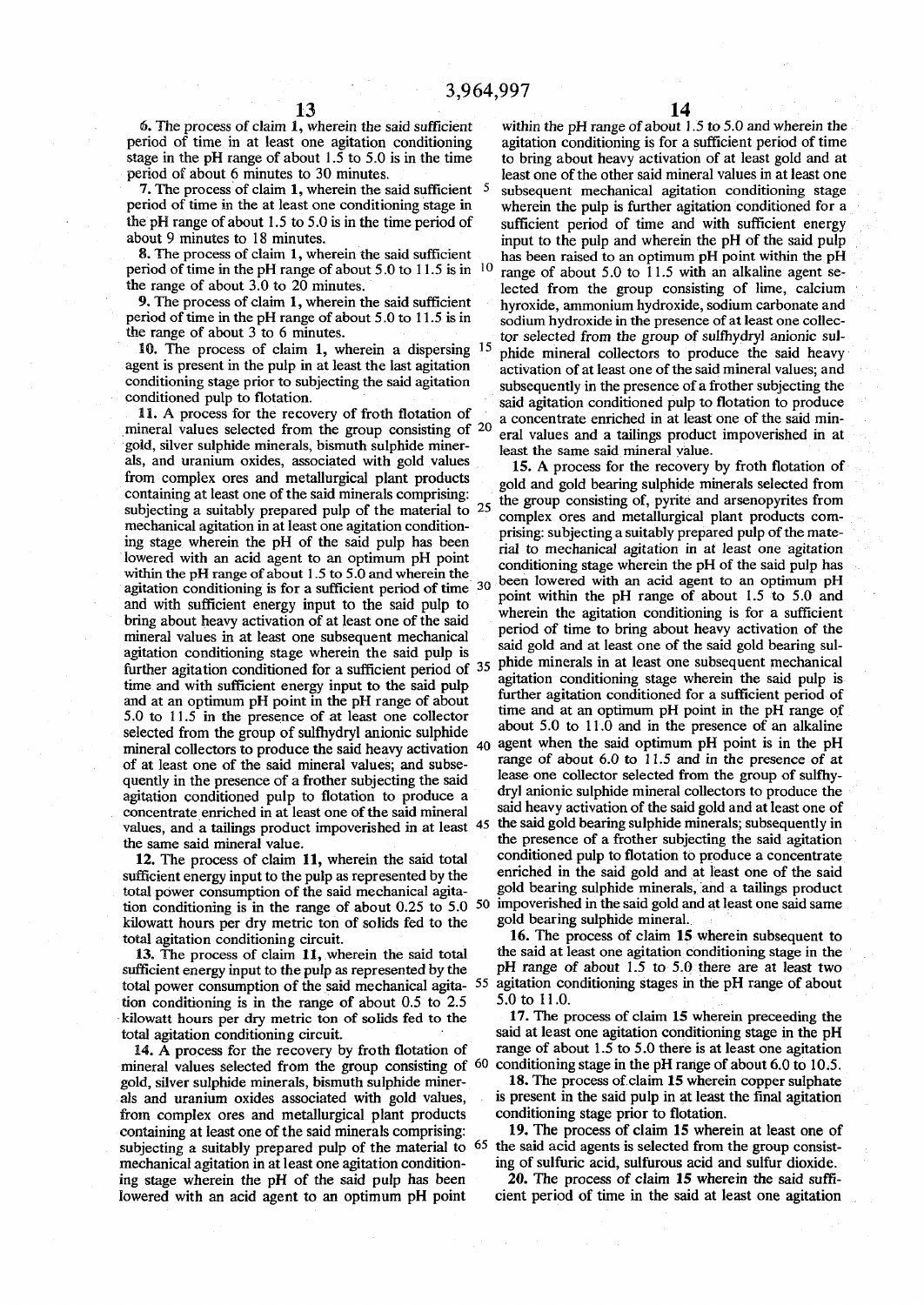**conditioning stage in the pH range of about 1.5 to 5.0 is in the time period of about 6 minutes to 30 minutes.** 

**21. The process of claim 15 wherein the said sufficient period of time in the said at least one agitation conditioning stage in the pH range of about 1.5 to 5.0 5 is in the time period of about 9 minutes to 18 minutes.** 

**22. The process of claim 15 wherein the said sufficient period of time in the pH range of about 5.0 to 11.0 is in the range of about 3.0 to 20 minutes.** 

**23. The process of claim 15 wherein the said suffi cient period of time in the pH range of about 5.0 to 11.0 is in the range of about 3 to 6 minutes.** 

**24. The process of claim 15 wherein a dispersing agent is present in the said pulp in at least the last agitation conditioning stage prior to subjecting the said agitation conditioned pulp to flotation.** 

**25. A process for the recovery by froth flotation of gold, and gold bearing sulphide minerals selected from the group consisting of, pyrite, arsenopyrite, and gold**   $20$ **bearing carbon based minerals from complex ores and metallurgical plant products comprising: subjecting a suitably prepared pulp of the material to mechanical agitation in at least one agitation conditioning stage wherein the pH of said pulp has been lowered with an<sup>2</sup> <sup>5</sup> acid agent to an optimum pH point within the pH range of about 1.5 to 5.0 and wherein the agitation conditioning is for a sufficient period of time and with sufficient energy input to the said pulp to bring about heavy**  activation of the gold and at least one of the said gold  $30$ **bearing minerals in at least one subsequent mechanical agitation conditioning stage wherein the said pulp is further agitation conditioned for a sufficient period of time with sufficient energy input to the said pulp at an optimum pH point in the range of about 5.0 to 11.0 and** <sup>35</sup> **in the presence of an alkaline agent when the said optimum pH point is in the pH range of about 6.0 to 11.5 and in the presence of at least one collector selected from the group of sulfhydryl anionic sulphide mineral collectors to produce the said heavy activation of the 40 said gold and at least one of the said gold bearing minerals; subsequently in the presence of a frother subjecting the said agitation conditioned pulp to flotation to produce a concentrate enriched in the said gold and at least one of the said gold bearing minerals, and a tail-** 45 **ings impoverished in the said gold and at least one of said gold bearing minerals.** 

**26. The process of claim 25 wherein the said total sufficient energy input to the pulp as represented by the tion conditioning is in the range of about 0.25 to 5.0 kilowatt hours per dry metric ton of solids fed to the total agitation conditioning circuit.** 

**27. The process of claim 25 wherein the said total sufficient energy input to the pulp as represented by the 55 total power consumption of the said mechanical agitation conditioning is in the range of 0.5 to 2.5 kilowatt hours per dry metric ton of solids fed to the total agitation conditioning circuit.** 

**28. The process of claim 25 wherein prior to the said 60 at least one agitation conditioning stage in the pH range of about 1.5 to 5.0 a carbon based mineral flotation concentrate is removed from the said suitably prepared pulp of the material.** 

**29. The process of claim 25 wherein subsequent to 65 the said at least one agitation conditioning stage in the pH range of about 1.5 to 5.0 and prior to the said at least one agitation conditioning stage in the pH range** 

**of about 5.0 to 11.5 a carbon based mineral flotation concentrate is removed from the said pulp.** 

**30. The process of claim 25 wherein subsequent to the said subjecting the said agitation conditioned pulp to flotation the remaining pulp is subjected to a fiirther stage of flotation to produce a second concentrate enriched in gold values and a tailings impoverished in carbon based mineral and gold values.** 

 **1 0 15 31. A process for the recovery by froth flotation of gold and gold bearing sulphide minerals selected from the group consisting of pyrite and arsenopyrite from complex ores and metallurgical plant products comprising: subjecting a suitably prepared pulp of the material to mechanical agitation in at least one agitation conditioning stage wherein the pH of the said pulp has been lowered with an acid agent to an optimum pH point within the pH range of about 1.5 to 5.0 and wherein the agitation conditioning is for a sufficient period of time to bring about heavy activation of the said gold and at least one of the said gold bearing sulphide minerals in at least one subsequent mechanical agitation conditioning stage wherein the pulp is further agitation conditioned for a sufficient period of time and with sufficient energy input to the pulp and wherein the pH of the said pulp has been raised to an optimum pH point within the pH range of about 5.0 to 11.5 with an alkaline agent selected from the group consisting of lime, calcium hydroxide, ammonium hydroxide, sodium carbonate and sodium hydroxide in the presence of at least one collector selected from the group of sulfhydryl anionic collectors to produce the said heavy activation of the said gold at least one of the said gold bearing sulphide minerals; subsequently in the presence of a frother subjecting the said agitation conditioned pulp to flotation to produce a concentrate enriched in the said gold and at least one of the said gold bearing sulphide minerals and a tailings product impoverished in the said gold and at least one of said gold bearing sulphide minerals.** 

**total power consumption of the said mechanical agita- 50 least part of the said uranium mineral values in at least 32. A process for the recovery by froth flotation of gold, uranium mineral values, carbon based mineral from ores and metallurgical plant products comprising: subjecting a suitably prepared pulp of the material to mechanical agitation in at least one agitation conditioning stage wherein the pH of the said pulp has been lowered with an acid agent to an optimum pH point within the pH range of about 1.5 to 5.0 and wherein the agitation conditioning is for a sufficient period of time to bring about heavy activation of the said gold and at one subsequent mechanical agitation conditioning stage wherein the said pulp is further agitation conditioned for a sufficient period of time and at an optimum pH point in the pH range of about 5.0 to 11.5 and in the presence of an alkaline agent when the said optimum pH point is in the pH range of about 6.0 to 11.5 and in the presence of at least one collector selected from the group of sulfhydryl anionic collectors and at least one additional collector selected from the group consisting of oxyhydryl anionic collectors and cationic collectors to produce the said heavy activation of at least the gold and at least part of the said uranium mineral values and carbon based mineral; subsequently in the presence of a frother subjecting the said agitation conditioned pulp to flotation to produce a concentrate enriched in the said gold and at least part of the said uranium mineral values and carbon based minerals and a tailings product impoverished in the said gold and at least part of**